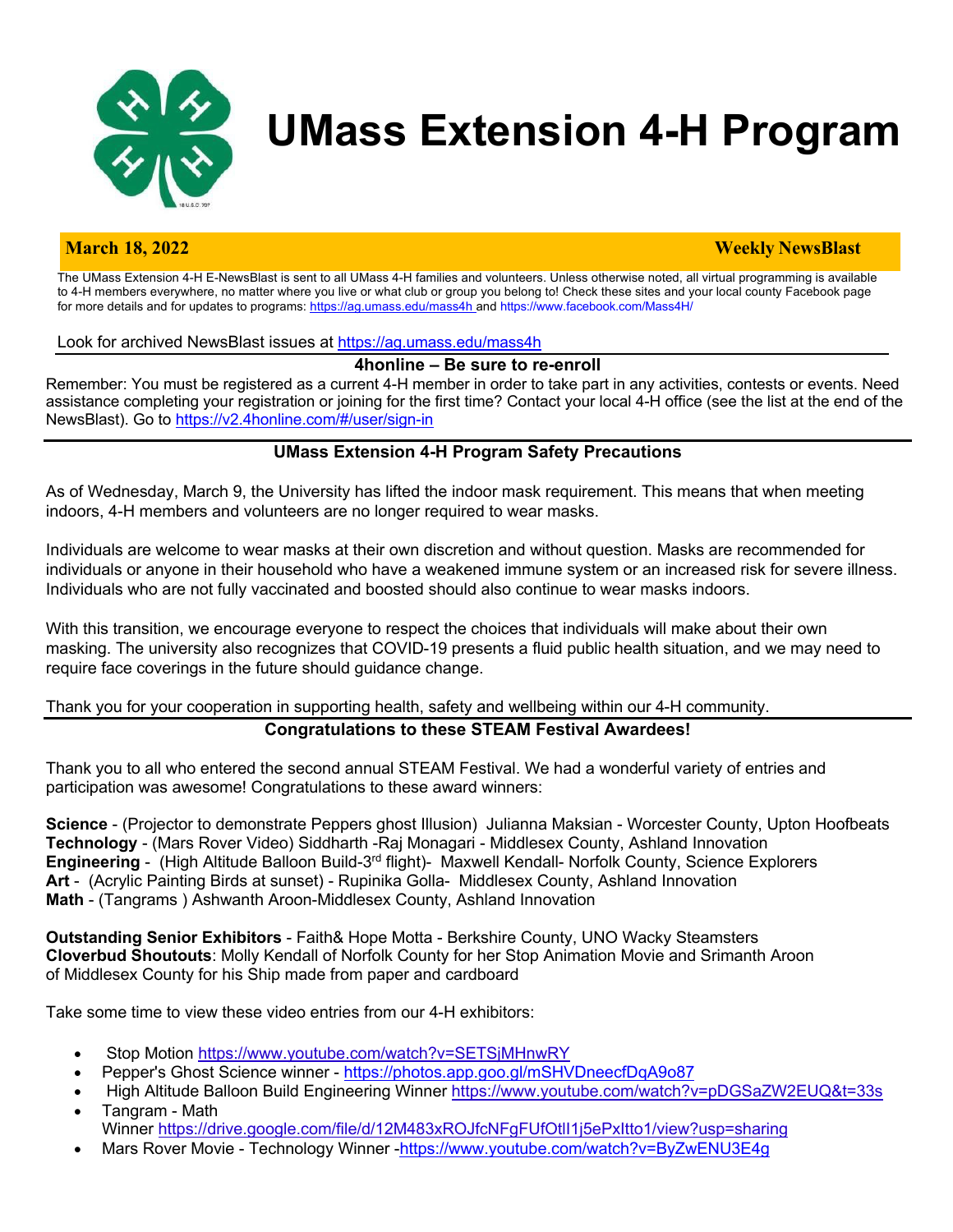### **National 4-H Agri-Science Summit**

The UMass Extension 4-H Agri-Science Summit Team was very busy of participating in many workshops and events during the event on March 10-13 held in Bethesda, Maryland. Owen Weigel and Hope Healy from Plymouth County were accompanied by 4-H educator Meg Riley. While there, they were welcomed by Jennifer Sirangelo, President and CEO of National 4-H Council and heard a keynote speech from the President of Bayer Crop Science of North America.

In addition to participating in a series of workshops, our 4-H members visited Smithsonian Museums, learned about the wide range of Careers in Agriculture, and worked on their state project presentation. They had time to finalize their presentation, "4-H Lead to Change" Project and visited the national monuments during a night tour.

Hope and Owen presented their "Lots to Plots" project at the summit and heard a talk given by the 2022 Youth in Action Award Winner in Agriculture Tashina Red Hawk from South Dakota.

We are looking forward to hearing about their project and about the new resources, projects and ideas happening throughout the country in 4-H!

**National 4-H Congress Opportunity for Teen Members**



**National 4-H Congress —November 25-29, 2022 - Atlanta** PAST **INNOVATIVE** An educational experience designed to make an impact.

Are you a 4-H Teen? Want to learn more about applying for National 4-H Congress and what this program is all about? Join the information Zoom session on Wednesday April 6 at 7:00PM which will be hosted by former participants, 4-H staff, and chaperones. Teens, parents, and 4-H volunteers are welcome to join to find out more! Register at https://umass-amherst.zoom.us/meeting/register/tJloceihpjIsG9w1pcTlgqZxVfzYl3qFufI Once you register, you will receive a confirmation email containing the link and any additional information you need for the session.

National 4-H Congress is for teens between ages 15-18. Find out more about the UMass 4-H application process at https://ag.umass.edu/sites/ag.umass.edu/files/pdf-doc-ppt/nationaltrip\_application\_2021.pdf

# **Ready, SET, Spring into FUN**

Looking for ways to infuse some STEM into your club focusing on some of the upcoming festivals and holidays? There are several zoom sessions coming up where STEM activities will be shared. Visit the UMass 4-H Facebook page for information about each session and when it will be held. Also, take part in a survey to provide your opinion about future STEM sessions at this link: https://www.surveymonkey.com/r/K7FG6D9

March 20 - Spring Equinox April 22 - Earth Day April 25- DNA Day April 29- Arbor Day May 4<sup>th</sup> - Star Wars Day May 6<sup>th</sup> - Space Day May 15-21 - Scratch Week

### **4-H Babysitter Training Course**

The UMass **4-H Babysitter Training Course** will be offered across Massachusetts for youth ages 11 and older via Zoom during three sessions to be held on March 29<sup>th</sup>, April 5<sup>th</sup> and April 12<sup>th</sup> at 4:30-6pm. The course offers participants the opportunity to learn the basics of babysitting, including child development, entertaining children, safety guidelines, nutrition, the principles of positive discipline, and more. Upon completion of this course, participants will receive a certificate of completion and a babysitter's ID. The cost is free for registered UMass 4-H members and \$25 for youth that are not currently part of the 4-H program. Materials for the course will be mailed out. Registration is required by March 22, 2022. To register follow the link https://forms.gle/yHNupkaZ56NVE4jv6

# **Heroes Wear Scrubs**

Join any of the final three sessions of Heroes wear Scrubs taking place on March 23, 30 and April 6. All youth ages 8- 18 are welcome to attend. Join UMass 4-H educators VaShon Hiltpold and Angelica Paredes along with a group of amazing UMass nursing students to learn a wide range of information about your own body! For instance, did you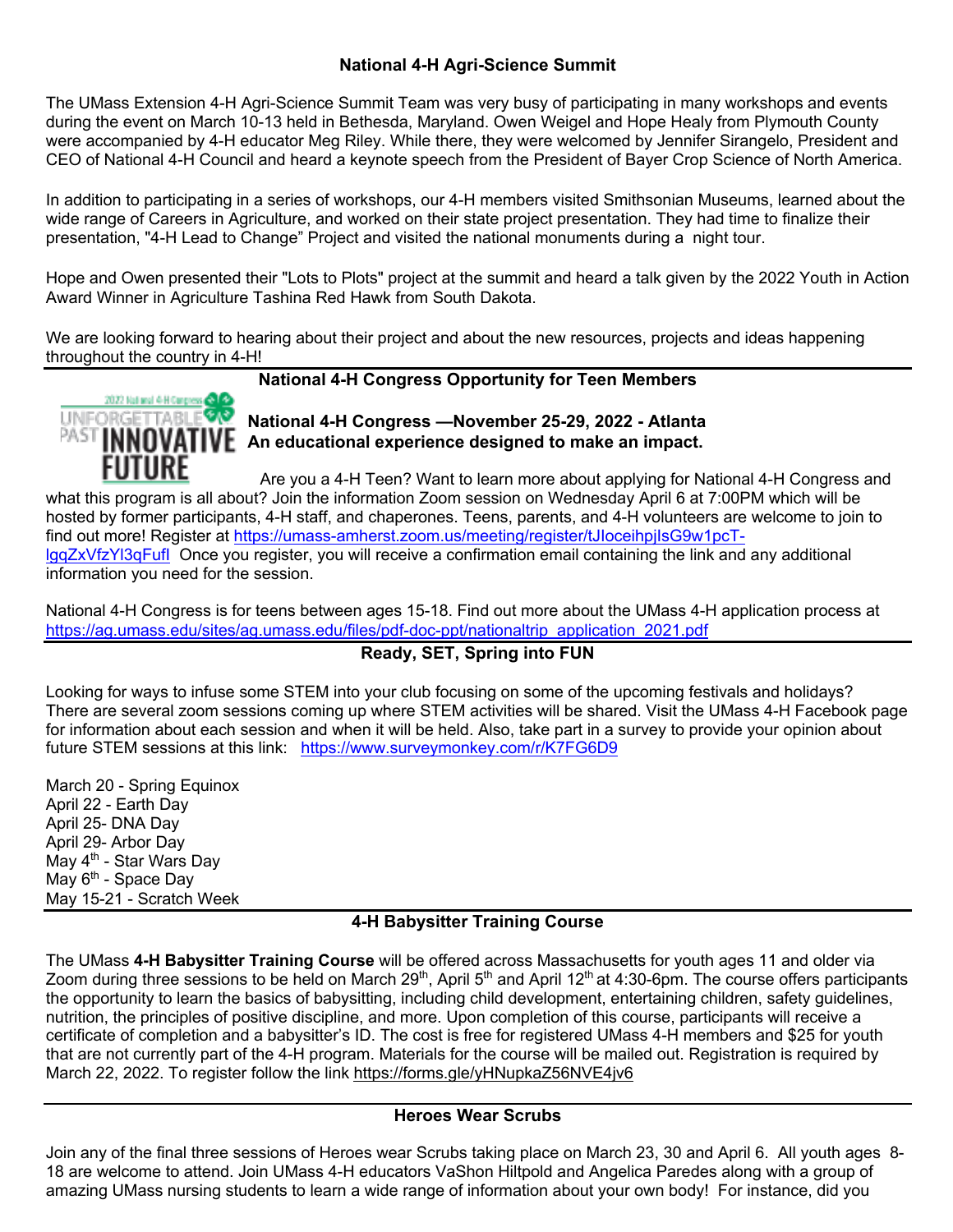know that blood pressure measures the flow of blood both leaving your heart and entering your heart? Did you know that it is ok if you ask your doctor to better explain something to you?

Those interested should send an email to VaShon Hiltpold at vwallace@umass.edu. Please put Heroes Wear Scrubs in the subject line.

# **Animal Science Programs**

Contact Carrie Sears with any questions or to register for any events below at ccsears@umext.umass.edu

#### **Animal Science Meetings, Workshops and Contests**

March 21 – Regional 4-H Horse Committee – Zoom - 6:30pm

March 21 – State 4-H Beef Advisory – Zoom – 7:00pm

March 22 - State 4-H Goat Advisory – Zoom – 7:00pm

March 24 - State 4-H Dairy Advisory – Zoom – 7:00pm

April 9 – State 4-H Senior Horse Communications Contest – St. Williams, Tewksbury

April 19 – State 4-H Dairy Day –Big E, West Springfield

April 23 – State 4-H Horse & Hippology Contest – St. Williams, Tewksbury

#### **Highly Pathogenic Avian Influenza (HPAI) in Massachusetts**

HPAI has been detected in either wild water birds, domestic birds, or both, along the east coast from Canada to Florida. Affected states include MA, CT, ME, NH, NY, and others. HPAI has also been found in KY, IN, and MI. HPAI surveillance of domestic and wild birds in MA is ongoing.

This means that all domestic poultry in Massachusetts may be at risk of exposure. Use good biosecurity to protect your flock and your facility against the HPAI virus. See MDAR's recommendations

here. https://www.mass.gov/.../biosecurity-for-your.../download

Report sick or dead birds: domestic 617-626-1795; wild 508-389-6300.

#### **Important Dates for Animal Science Projects:**

If you plan on showing your animal project at 4-H fairs, please note the following deadlines. All forms are located on the specific species pages.

*Verification and Model Lease Forms:*

Due by **May 1** to your local 4-H Office – Dairy and Beef cattle

Due by **June 1** to your local 4-H Office – Goat, Sheep, Swine Alpaca, and Llamas

Due by June 1 to your local 4-H Office - Dog Verification Form located at https://ag.umass.edu/mass4h/clubsprograms/animal-science-program/dogs

**Horse** – Need to complete only if you plan on showing at the New England 4-H Horse Show (Big E) in September. Please complete the Horse Verification Form located at https://ag.umass.edu/mass4h/clubs-programs/animal-scienceprogram/horses

### **Tractor Supply Paper Clover Campaign**

Tractor Supply Company will be holding the Spring Paper Clover campaign from April 27-May 8. Customers can donate \$1 and purchase a paper 4-leaf clover to support the 4-H program. Each state receives 90% of the funds raised, with National 4-H Council receiving 10%. All funds are designated to be used for leadership programs only. We have been using these to help defray costs of national 4-H congress, conference, academies, and other programs.

This spring, 4-H members will be allowed back in stores to present information about their projects and the 4-H program. They are allowed to ask for donations from the public. Check with Carrie Sears regarding regulations for 4-H members to bring any animals to this event. Also, be sure to inform your 4-H members to check with their local store if they wish to be present during the paper clover campaign.

### **Career Exploration Series**

| April 6 | Shannon Hulst & Greg   | Water is a powerful force, therefore there are several careers that |
|---------|------------------------|---------------------------------------------------------------------|
|         | <b>Berman</b>          | address the challenges of living near water. Do you know what a     |
|         |                        | floodplain is? Have you heard of shoreline change/erosion? How do   |
|         | Registration link:     | rising sea levels affect living near the ocean? Join the Career     |
|         | https://bit.ly/3mXqgwn | Exploration Zoom to learn about how Shannon Hulst and Gregory       |
|         |                        | Berman both work on Cape Cod in Massachusetts to tackle these       |
|         |                        | issues and more!                                                    |
|         |                        |                                                                     |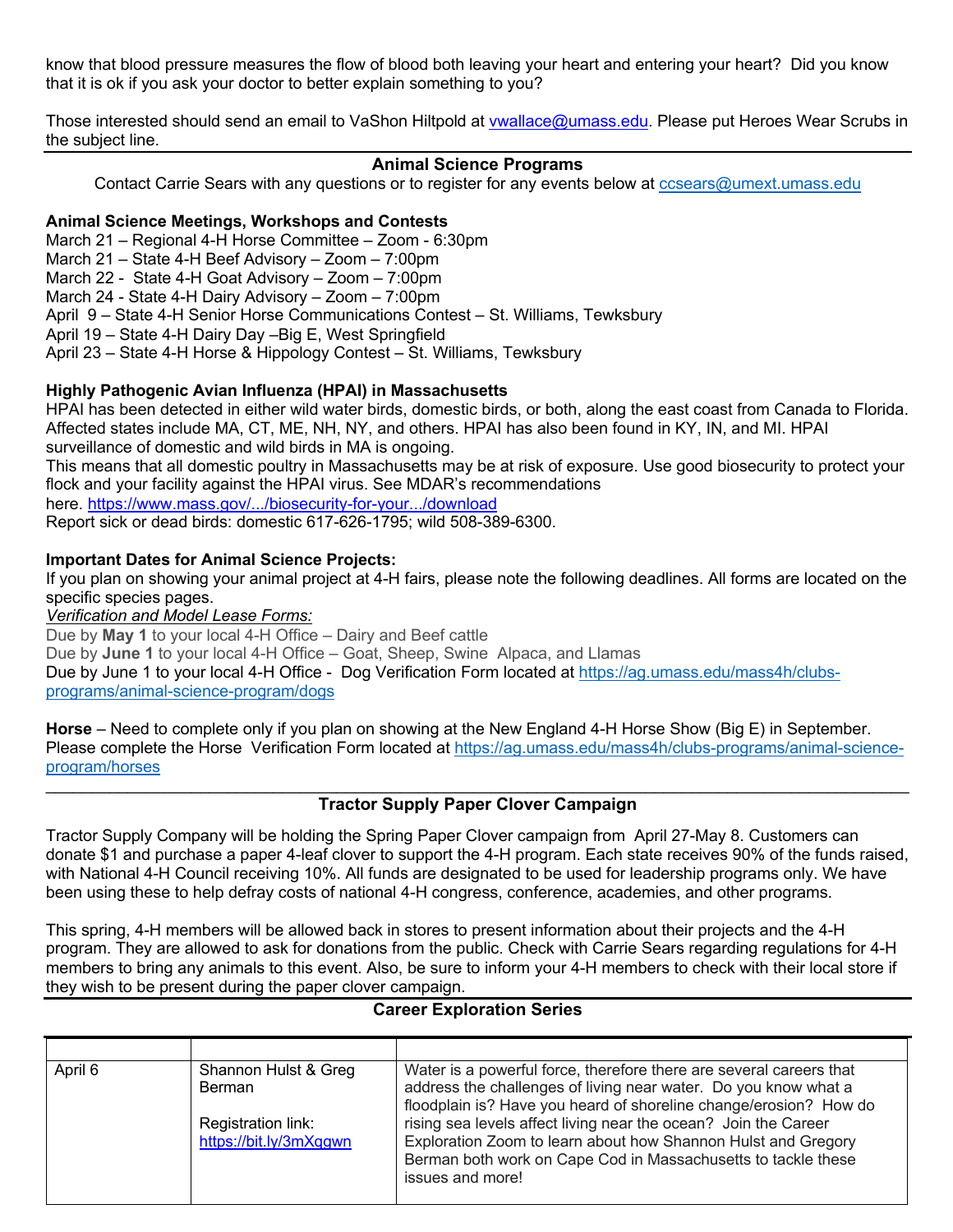|          |                          | Join this Zoom to learn more about this topic and how it might affect the<br>area where you live and how it may change the geography in<br>Massachusetts.                                                                                                                                                                                                                                                                                                                     |
|----------|--------------------------|-------------------------------------------------------------------------------------------------------------------------------------------------------------------------------------------------------------------------------------------------------------------------------------------------------------------------------------------------------------------------------------------------------------------------------------------------------------------------------|
| April 20 | No CES                   | April school vacation week                                                                                                                                                                                                                                                                                                                                                                                                                                                    |
| May 4    | Kevin Podkowka           | Forester with the Massachusetts Department of Conservation and<br>Recreation (DCR)                                                                                                                                                                                                                                                                                                                                                                                            |
|          | Link will be provided in |                                                                                                                                                                                                                                                                                                                                                                                                                                                                               |
|          | next NewsBlast           | Kevin became a Forester 25 years ago because he loved being<br>outside. As a forester he has planned and supervised numerous<br>logging operations, fought wildfires, served as a team member for<br>major hydrologic restoration projects, worked with critically endangered<br>species, helped build forest access roads, planned and supervised<br>reforestation projects, planned and supervised large scale exotic<br>vegetation control projects, and the list goes on. |
|          |                          | As a management forester Kevin is responsible for directing activities<br>on state owned lands that meet the goals and objectives mandated by<br>DCR. Log on to find out more about this and what a Forester does!                                                                                                                                                                                                                                                            |

### **Other Opportunities to Explore**

**\_\_\_\_\_\_\_\_\_\_\_\_\_\_\_\_\_\_\_\_\_\_\_\_\_\_\_\_\_\_\_\_\_\_\_\_\_\_\_\_\_\_\_\_\_\_\_\_\_\_\_\_\_\_\_\_\_\_\_\_\_\_\_\_\_\_\_\_\_\_\_\_\_\_\_\_\_\_\_\_\_\_\_\_\_\_\_\_\_\_**

Butterfly Garden Seeds: Free Milkweed Seeds & contributions for Live Monarch Foundation-Get your milkweed seeds for the Monarch Migration Live Monarch is a company that will send 15+ Butterfly Garden seeds including Milkweed and growing instructions. This company will ask for a contribution but will send seeds even if you cannot afford a contribution. Go to the link above or visit www.livemonarch.com for details.





**Gardening At Home:** visit the 4-H at Home website to find lots of information and hands on activities for growing plants and herbs at home. https://4-h.org/about/4-h-athome/gardening-at-home/#!post-content These projects include all instructions, a list of materials needed, and are geared for grades 3-8. You can also download the series of 6 lesson activities for later projects. Have fun and be sure to enter some of your completed items in our upcoming fairs this summer!

### **UConn 4-H STEM DAY**

4-H members ages 13-18 are invited to attend the UConn 4-H CSI program on April 23 from 9:00-2:30 at the UConn Storrs Campus. The fee is \$20 for enrolled 4-H members and \$25 for non-4-H youth. The fee includes a boxed lunch and t-shirt. Learn about the technology involved in real-life crime solving situations! Put your own problem-solving skills to the test! The Registration deadline is April 8. Contact Nancy Wilhelm at 860-486-4127 nancy.wilhelm@uconn.edu or Pamela Gray, 860-373-0357 pamela.gray@uconn.edu.

\_\_\_\_\_\_\_\_\_\_\_\_\_\_\_\_\_\_\_\_\_\_\_\_\_\_\_\_\_\_\_\_\_\_\_\_\_\_\_\_\_\_\_\_\_\_\_\_\_\_\_\_\_\_\_\_\_\_\_\_\_\_\_\_\_\_\_\_\_\_\_\_\_\_\_\_\_\_\_\_\_\_\_\_\_\_\_\_\_\_\_\_\_\_

# **UMass Extension 4-H Offices and Contact Information:**

Contact the 4-H person you wish to meet with prior to visiting to ensure they are scheduled to be in. Thank you.

State 4-H Office: 100 Venture Way, Suite 334; Hadley MA 01035 Linda Horn, UMass Extension 4-H Program Director lrhorn@umext.umass.edu Carrie Sears, 4-H Animal Science Program Manager – ccsears@umext.umass.edu Deb Comeau – State 4-H Administrative Assistant – dcomeau@umext.umass.edu

Western MA: Franklin, Hampshire, Hampden and Berkshire Counties 100 Venture Way, Suite 334; Hadley MA 01035 Angelica Paredes, 4-H Educator – angelica@umext.umass.edu Lauren DuBois, Urban 4-H Educator - Idubois@umext.umass.edu Lizmarie Ulloa, Urban 4-H Program Assistant - llopezortiz@umext.umass.edu